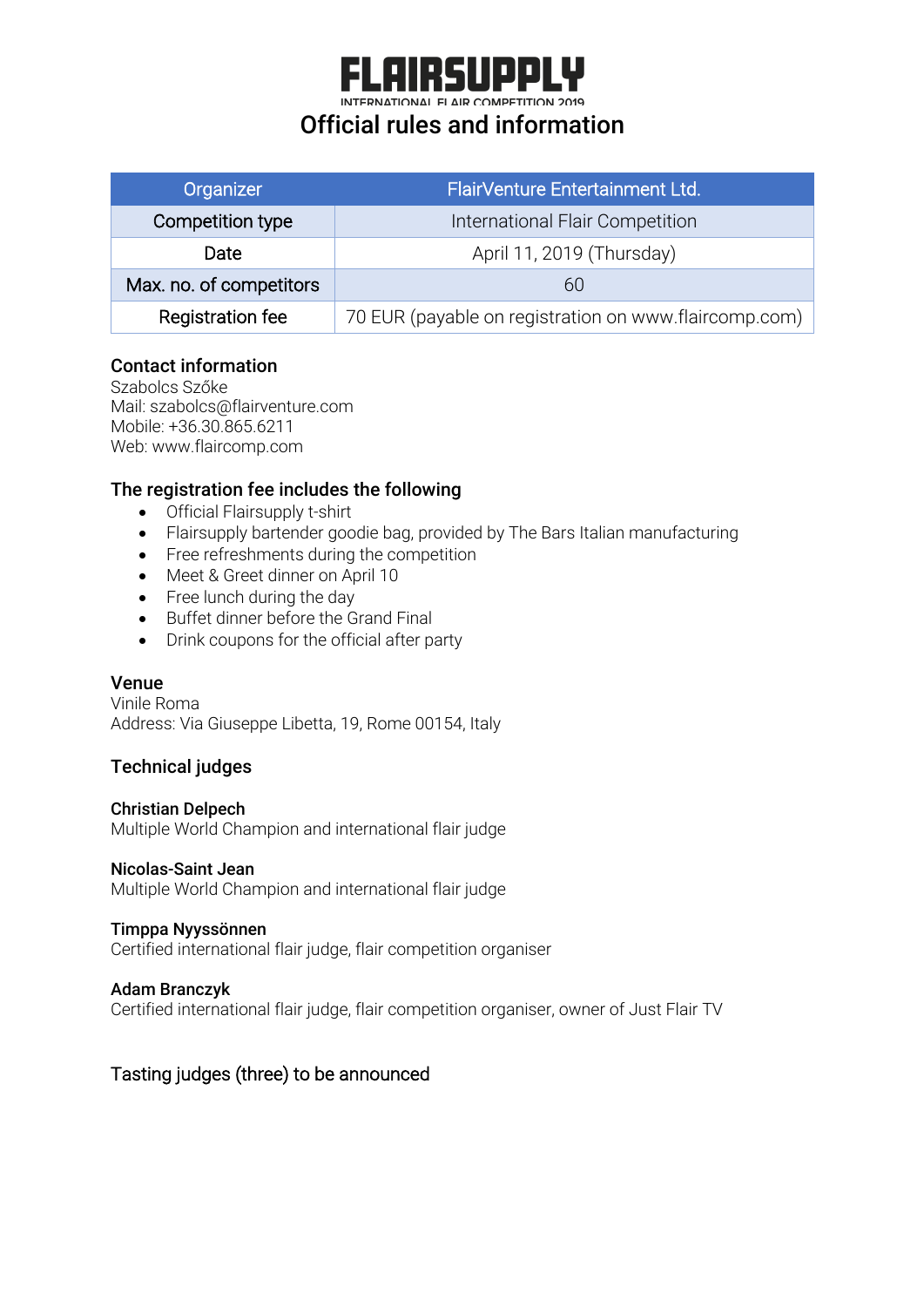

## **Schedule**

| Arrival, check-in             | $08:00 - 09:00$ |
|-------------------------------|-----------------|
| Briefing, stage check         | $09:00 - 10:00$ |
| Competitors 1-15              | 10:00 - 12:00   |
| Lunch break for judges *      | 12:00 - 12:30   |
| Competitors 16-30             | 12:30 - 14:30   |
| Coffee break 1                | 14:30-14:40     |
| Competitors 31-45             | 14:40 - 16:40   |
| Coffee break 2                | 16:40 - 16:50   |
| Competitors 46-60             | 16.50 - 18:50   |
| Judges meeting                | 18:50 - 19:00   |
| Qualification round results   | 19:00 - 19:15   |
| <b>Break</b>                  | 19:15 - 20:30   |
| Buffet dinner                 | $20:30 - 21:30$ |
| Beer opening contest          | $21:30 - 22:00$ |
| Final                         | 22:00 - 24:00   |
| Judges' meeting               | $24:00 - 00:15$ |
| Final results, award ceremony | $00:15 - 00:40$ |
| After party                   | 00:40 - 04:00   |

\*Lunch is served for competitors between 12:00-14:00.

## Competition information and schedule

Flairsupply has a **four (4) minute** Qualification Round and a **six (6) minute** Final Round. The best eight (8) competitors proceed to the final, along with the three (3) best Female competitors.

Before starting the final round, the best Italian outside of the top 8 will be invited to doing the four (4) minute Qualification Round routine in front of the home audience.

The **running order** will be published on April 5<sup>th</sup> along with the exact stage times. We kindly ask competitors to respect their time slots, as we have a tight schedule.

Flairsupply 2019 will use its own scoring system provided by Flaircomp.com.

The competition will be broadcast live through the official competition website: https://www.flaircomp.com/flairsupply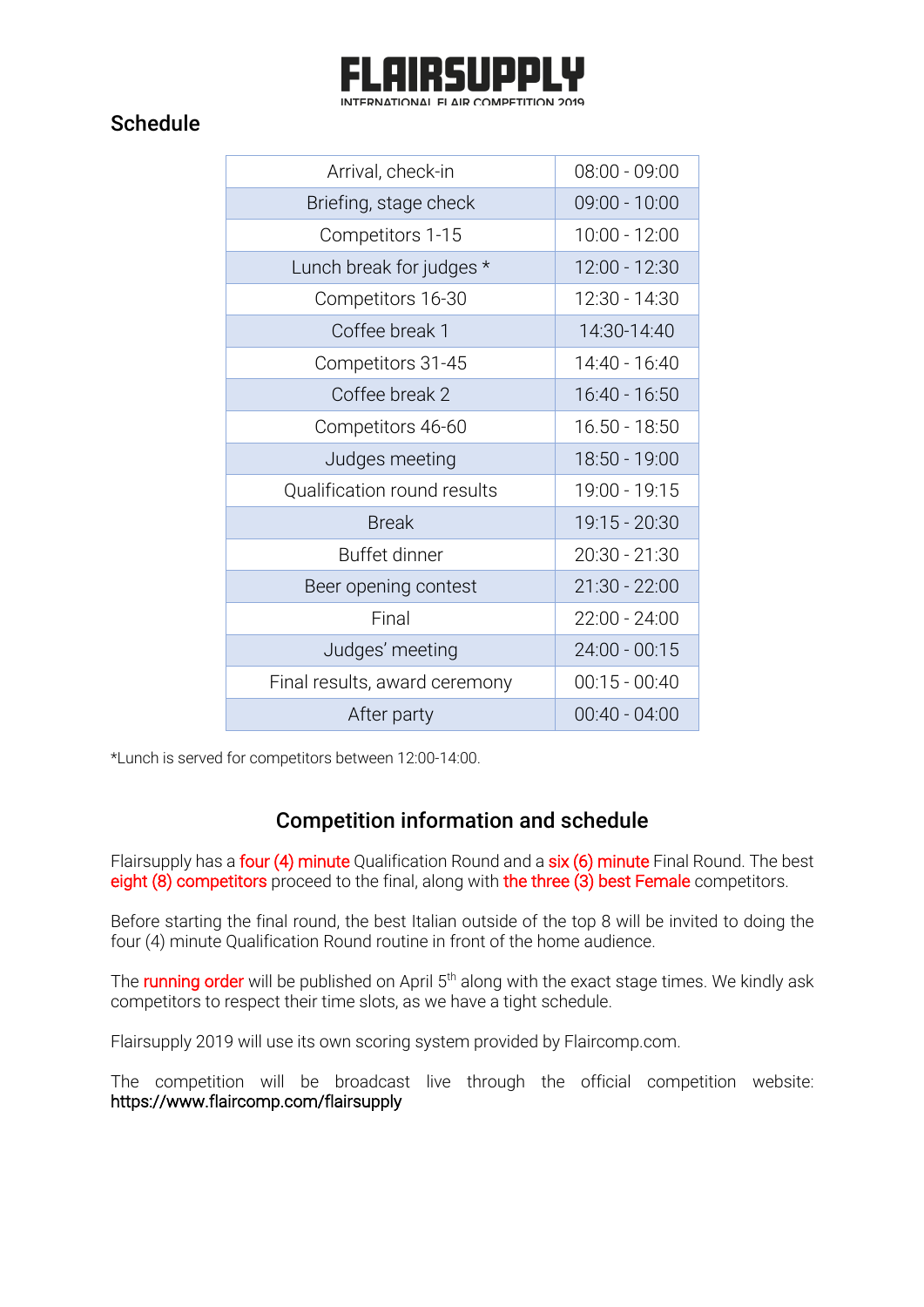

#### Entrance fee

During the day the entrance is free. That goes also for the night. The only exception to this will be from 6pm to 9pm, where the venue offers an "Aperitivo session" - a selection of food and drinks at a favourable price.

| <b>MAIN PRIZES</b>        |                           |                  |  |
|---------------------------|---------------------------|------------------|--|
| 1 <sup>st</sup> Place     | 5,000 € and trophy        |                  |  |
| 2 <sup>nd</sup> Place     | 2,800 € and trophy        |                  |  |
| 3rd Place                 | 1,200 € and trophy        |                  |  |
| 4 <sup>th</sup> Place     | 800 € and trophy          |                  |  |
| 5 <sup>th</sup> Place     | 600 $\epsilon$ and trophy |                  |  |
| 6 <sup>th</sup> Place     |                           | 500 € and trophy |  |
| 7 <sup>th</sup> place     |                           | 400 € and trophy |  |
| 8 <sup>th</sup> Place     | 300 € and trophy          |                  |  |
| <b>FEMALE PRIZES</b>      |                           |                  |  |
| 1 <sup>st</sup> Place     | 2,000 € and trophy        |                  |  |
| 2 <sup>nd</sup> Place     | 1,000 € and trophy        |                  |  |
| 3rd Place                 | 500 € and trophy          |                  |  |
| 4 <sup>th</sup> Place     | 400 $\epsilon$ and trophy |                  |  |
| 5 <sup>th</sup> Place     | 300 € and trophy          |                  |  |
| 6 <sup>th</sup> Place     | 200 € and trophy          |                  |  |
| 7 <sup>th</sup> place     | 100 € and trophy          |                  |  |
| 8 <sup>th</sup> Place     | 100 € and trophy          |                  |  |
| <b>SPECIAL PRIZES</b>     |                           |                  |  |
| <b>Best Cocktail</b>      |                           | <b>800 EUR</b>   |  |
| <b>Best Italian</b>       |                           | <b>500 EUR</b>   |  |
| Audience Favourite        |                           | <b>500 EUR</b>   |  |
| <b>IOVEM Thunder Pour</b> |                           | Special prize    |  |

## Prizes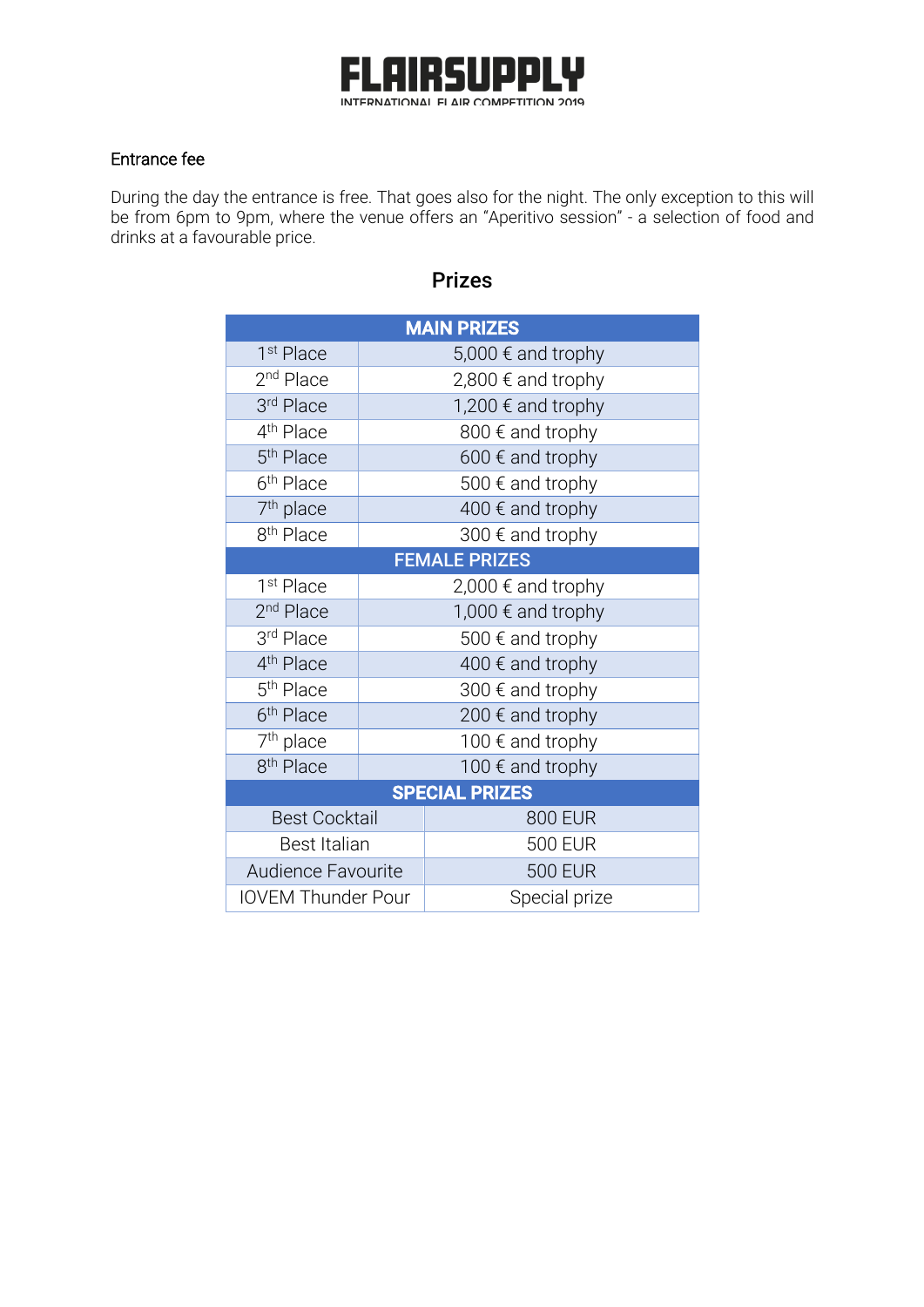

## Explanation for the special prizes

#### Best Cocktail

The Best Cocktail prize will go to the competitor who scores the highest cocktail rating during QUALIFICATION ROUND. All competitors and not only finalists have the chance to win this prize.

#### Best Italian

Goes to the Italian competitor who gets the highest total score during the QUALIFICATION ROUND. If more than one Italian competitor makes it to the final, the prize will go to the competitor who achieves the highest total score during the FINAL ROUND. This prize can be won by bartenders who live, work permanently in Italy and represent Italy.

#### Audience Favourite

The Audience Favourite award goes to the competitor who gets the most votes from the audience during the day of the competition (between the start of Qualification Round till the end of Final Round). Both members of the audience and all livestream viewers can make one (and only one) vote using a website which is made available on the day of the competition.

#### IOVEM "Thunder Pour"

Goes to the competitor, who does the most attractive and technical pour during the FINAL ROUND from the IOVEM bottle while making a IOVEM & Tonic. The measure of IOVEM should be 4,5cl (1½ oz.).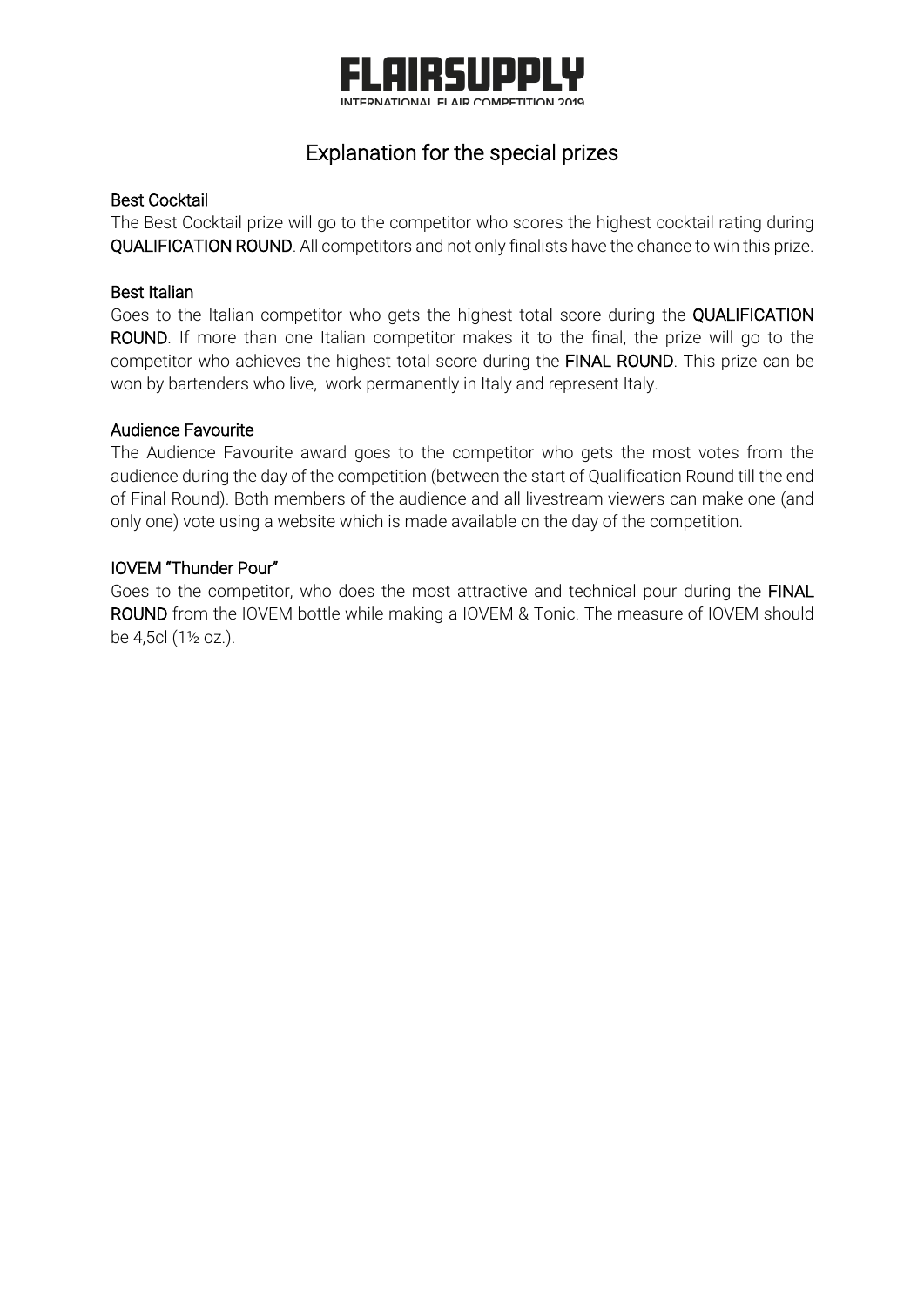## R 511 INTERNATIONAL FLAIR COMPETITION 2019

## Rules

#### **Punctuality**

- Competitors are required to register for the competition on April 11<sup>th</sup> at the registration desk in the venue, VINILE ROMA.
- Competitors are required to attend the **briefing**, which is going to be at April  $11<sup>th</sup>$  at 09:00 at the venue.
- Competitors must be on time for the registration, briefing and prize ceremony. Any late arrivals will be penalised.

#### **Sponsors**

- Mixer
- Martini
- Red Bull
- Schweppes
- Goose Island beer

#### Stage

- Competitors are not allowed to wear logos representing any companies conflicting with sponsors of the event.
- Competition t-shirts will be provided for each competitor. Competitors who must wear these while performing and appearing on stage, including during the prize ceremony.
- No sweat pants please! Your performance will be broadcast to hundreds of thousands of people, and your appearance will affect your stage presence. Same goes for flip flops and shorts.
- Only two bar backs are allowed on stage at any time for each competitor without exception. No one else will be allowed on stage during the competition. Bar backs have to wear the official competition t-shirt on stage as well. We try to create a professional look on the stage, please help us out.
- Any acts that display a lack of integrity, poor taste or disrespect for the competition, sponsors or the venue are subject to disqualification.
- If during the first 15 seconds of a routine a competitor's music fails, skips or stops working, he or she will be able to stop and start the routine over. If the interruption happens after 15 seconds, the DJ will attempt to continue playing the soundtrack or switch to something different.
- We kindly ask everybody to respect your fellow competitors, judges and the organizers. Make sure you to turn up where and when you are needed.

#### Preparations, set up

- Time for setting up the bar on stage in the qualifying and final round is maximum three (3) minutes for each participant. This will be timed, and a penalty of "miscellaneous" (-3 points) will be given for each additional 10 seconds setup time.
- Time for breaking down your bar will be two (2) minutes. This will be timed, and penalty of "miscellaneous" (-3 points) will be given for each additional 10 seconds breakdown time.
- All bottles used for the working flair must be set in at least half full. Bottles will be checked by the judges.
- All bottles used in the exhibition flair must be set in at least 1.5cl (1/2 oz) of liquid. Bottles will be checked by the judges.
- No exhibition flair is allowed with syrups.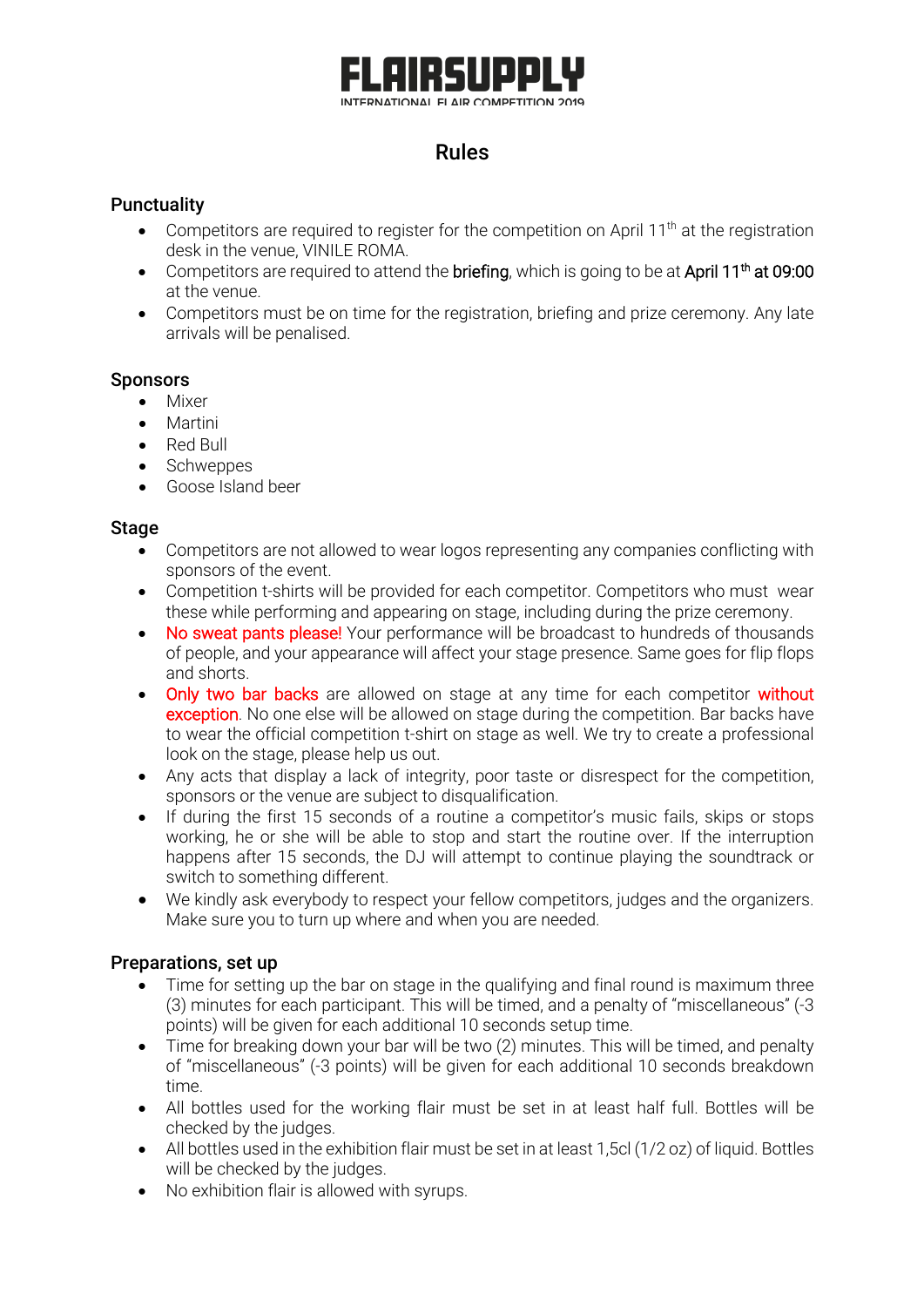# IRGIID :

#### INTERNATIONAL FLAIR COMPETITION 2019

- Competitors are free to use any bottles they wish, as long as they have their labels off and stickered. All bottles are the responsibility of the competitors. Only official Flairsupply stickers supplied on the day of the competition are allowed on the bottles.
- Only insulation/electrical tape can be used on bottles.
- Only four (4) strips of tape will be allowed on bottles.
- No empty bottles can be included in the competition bar setup.
- A metal pour spout is required on the working flair bottles. Tapping (ie. hitting in the pour spout to make it shorter) in pour spouts is not allowed.
- Any free-flowing pour spout can be used on all exhibition flair bottles. Pour spouts can be taped in place (using electrical tape only), if they are not restricting the flow of liquid.
- All ingredients for the cocktails (including garnishes) must be provided by the competitors themselves. Exceptions are sponsor products which will be provided on a detailed list.
- No bartending tools will be provided; competitors are required to bring their own bartending equipment.
- Bartenders can set up the bar any way they choose. It is allowed to put objects on the bar top.

#### Own recipe creation

- In both the qualification and finals round. each bartender must make one (1) serving of their own creation, which is going to be tasted.
- The recipe must remain the same in both qualification and final rounds.
- The cocktail is to be prepared on stage during the performance.
- The recipe has to contain minimum one (1) Mixer Premix or Mixology line flavour, with at least 1,5cl (1/2 oz).
- No homemade syrups or purees are allowed for the competition.
- Garnishes must be edible and readily available in most bars.
- The use of side garnishes is allowed.
- Recipes must be expressed in millilitres or centilitres.
- It is allowed to use any method (build, stir, blend, shake, and muddle etc.) for cocktail preparation.
- Pre-mixed ingredients are strictly not allowed. The drink must be made on stage from the ingredients indicated in the recipe. Judges will check all competitors and their bottles on stage.
- All ingredients and garnishes, except products on the sponsor list, are the sole responsibility of the are participants, along with the glassware.
- All preparation must be done in the practice area, and there is no time limit.
- The maximum score for the cocktail is 50 points and it is divided in three (3) subcategories as explained in the scoring categories.
- Three (3) professional tasting judges will be present to give marks for the drink creations on stage. The tasting judges are chosen for their professional experience with international mixology events. Each tasting judge will give an individual score, and the final score given to the performer will be an average of the three scores. The tasting panel will be open; judges will see the bartenders performing.
- For the alcoholic ingredients, bartenders are allowed to use as many glass bottles as needed, and in any design or shape or the his or her own choosing. The glass bottles do not have to contain the alcohol that it was originally intended for (for example, it is allowed to put gin in a rum bottle). All labels must be taken off and replaced with official competition stickers. Any metal ring around the neck can stay on or be removed, at the performer's discretion. All glass bottles used for flairing must have stickers.
- Juices can be stored in any container that is used for everyday work behind the bar without any branded labels on it. In case glass bottles are used, these need to be fitted with a metal pour spout.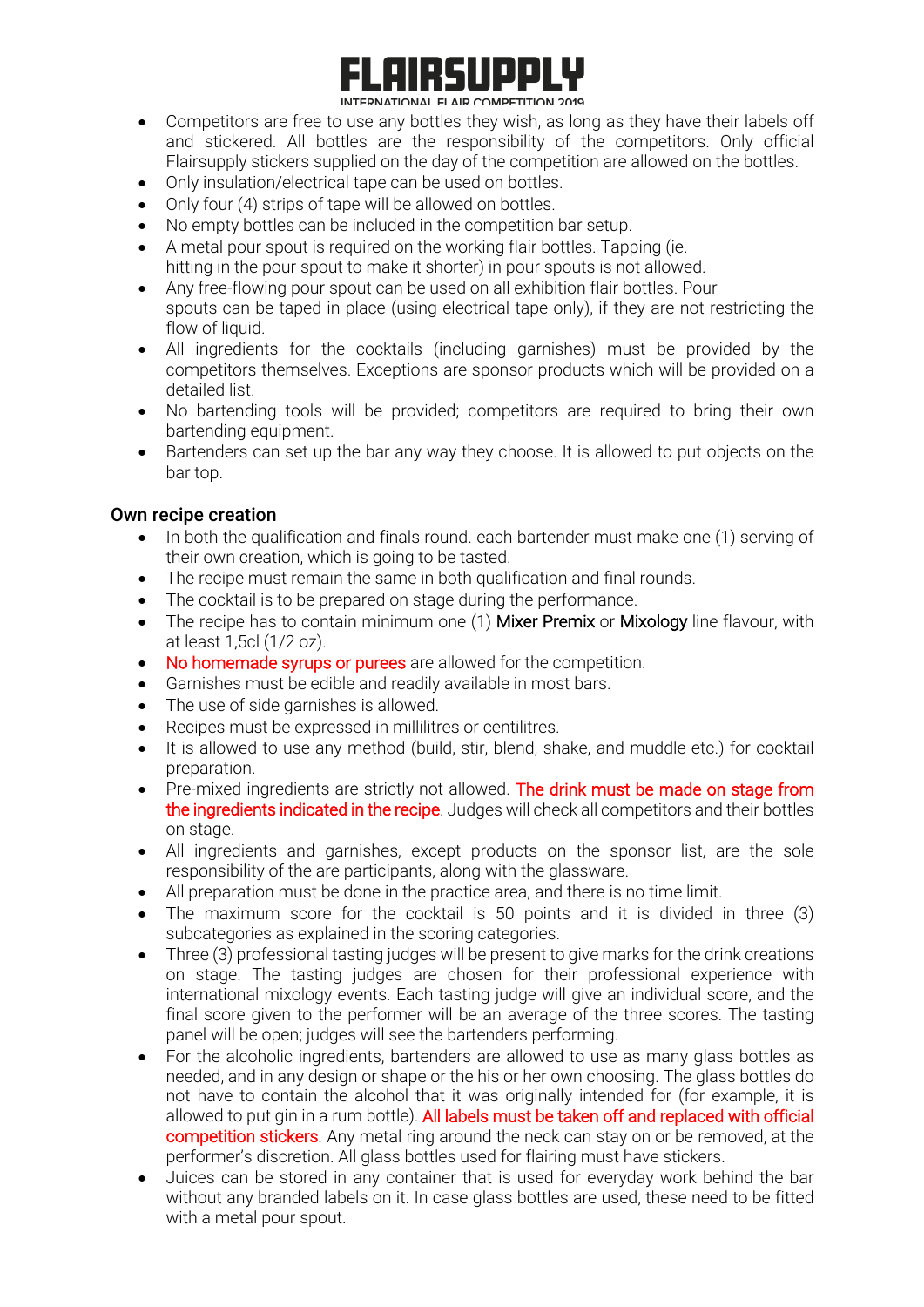

INTERNATIONAL FLAIR COMPETITION 2019

- Organisers will provide both crushed and cubed ice.
- Drink recipes must be submitted online via email sent no later than April 5. Recipes submitted before April 5 can be edited until the deadline.

## Qualification Round

#### Time: 4 minutes

#### Number of drinks: 2

- Martini Fiero & Tonic
- Own creation cocktail

#### Competitors can use Working and Exhibition flair techniques for both drinks.

#### Martini Fiero & Tonic

- Martini Fiero: 40ml (1¼ oz.)
- Schweppes Premium Mixes Tonic: top
- Glass: High ball
- Garnish: Orange wedge
- Napkin: Yes
- Straw: No
- Drink-making technique: build on the rocks. Put ice into the glass, pour Martini Fiero, fill up with Schweppes Premium Mixes Tonic. Add garnish and serve it to the napkin. Competitors can pre-open the Tonic.

Schweppes perfect serve: The Schweppes bottle should be next to the glass, on the same or on a separate napkin, with the label facing outwards.

#### The Martini Fiero bottle has to be on the bartop at the end of the routine, with the label facing outwards.

#### Own creation

- Mixer Premix or Mixology line syrup: minimum one flavour, minimum 1,5cl (1/2 oz)
- Category: fancy
- Napkin: if the drink is not served in a special tray or similar, it must be served on a napkin.
- Sponsor products can be used: Schweppes, Red Bull, Martini (see detailed product list)

#### What should be on the bar top at the end of the routine:

- Set drink with Schweppes perfect serve
- Drink of bartender's own creation
- One Martini Fiero bottle with label facing outwards
- One Mixer syrup with label facing outwards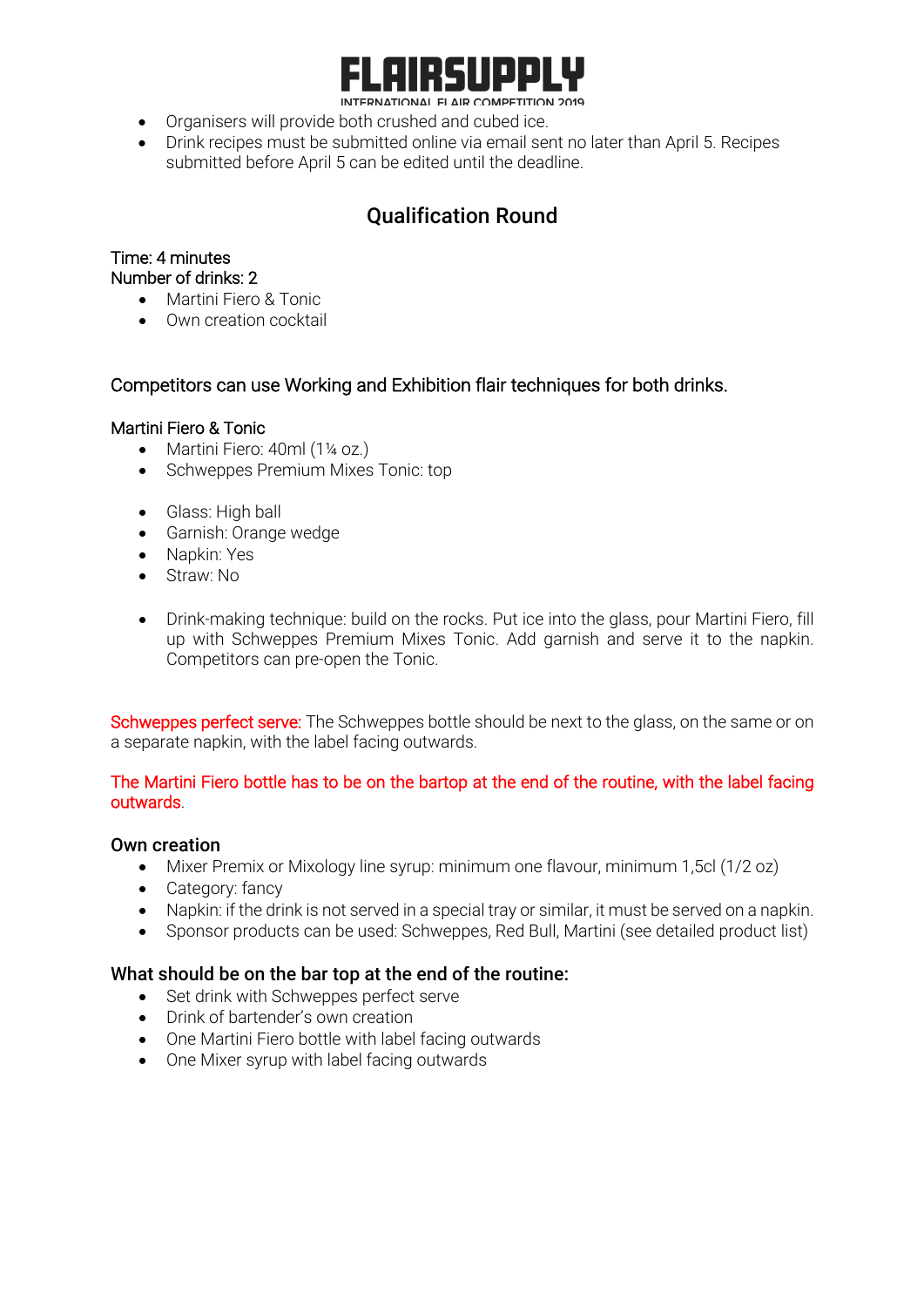## **RGIID** INTERNATIONAL FLAIR COMPETITION 2019 Final

The best eight (8) competitors proceed to the final, along with the three best female competitors. All participants in the final will do six (6) minute routines.

If there are female competitors among the Top 8, more female competitors will be offered a spot in the Final Round to keep the total number of competitors at 11. For example, if there is one female competitor in Top 8, the four best Female competitors will take part in the Final Round.

If there is one or more Italian competitors in the Top 8, this highest scoring of these performers will win the Best Italian prize.

Before starting the final round, the best Italian outside of the Top 8 will be invited to doing the four (4) minute Qualification Round routine in front of the home audience.

#### Time: 6 minutes Number of drinks: 2

- IOVEM & Tonic
- Own creation cocktail

#### IOVEM & Tonic

- IOVEM:  $4,5c1$  (1  $\frac{1}{2}$  oz.)
- Schweppes Tonic: top
- Glass: High ball
- Garnish: Lightning shaped lemon peel
- Napkin: Yes
- Straw: No
- Drink-making technique: build on the rocks. Put ice into the glass, pour IOVEM with a special and original pour, fill up with Schweppes Tonic. Add garnish and serve it to the napkin. Competitors can pre-open the Tonic.

#### Own creation

The same drink recipe as used at the Qualification Round has to be followed.

#### Competitors can use Working and Exhibition flair techniques for both drinks.

#### What should be on the bar top at the end of the routine:

- Drink of bartender's own creation
- One Mixer syrup with label facing outwards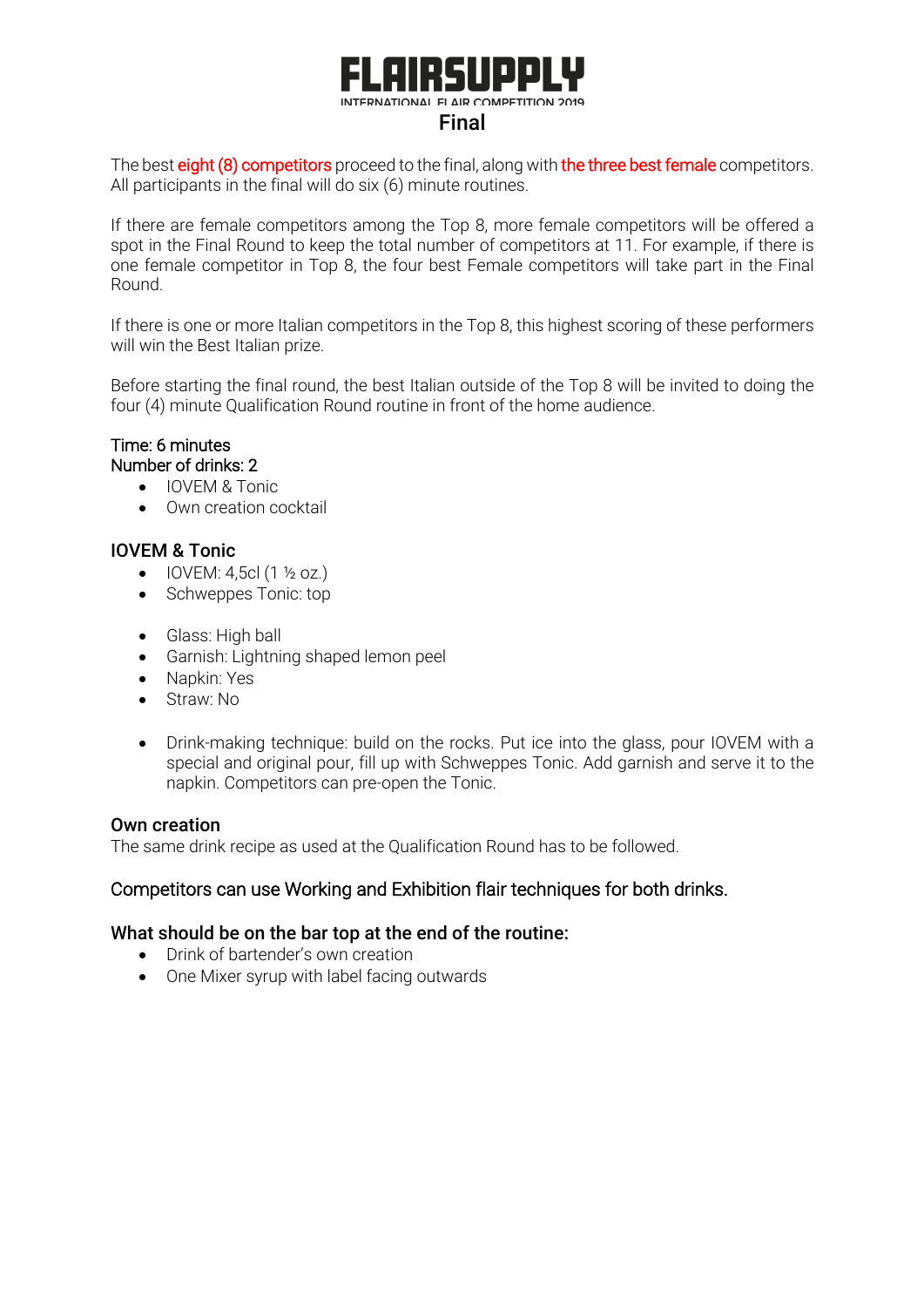

#### Music

The competitor must provide the soundtrack for his or her routine on one cd or pen drive, clearly labelled with the name of the competitor. Music cannot be played from phones or other devices.

#### **Other**

- Rules and guidelines are subject to change at the discretion of the competition organisers.
- The official language of communication is English, and any changes and updates will be sent to the email addresses provided by the competitors during registration. Competitors are asked to check their emails regularly in order to be informed about any last-minute updates.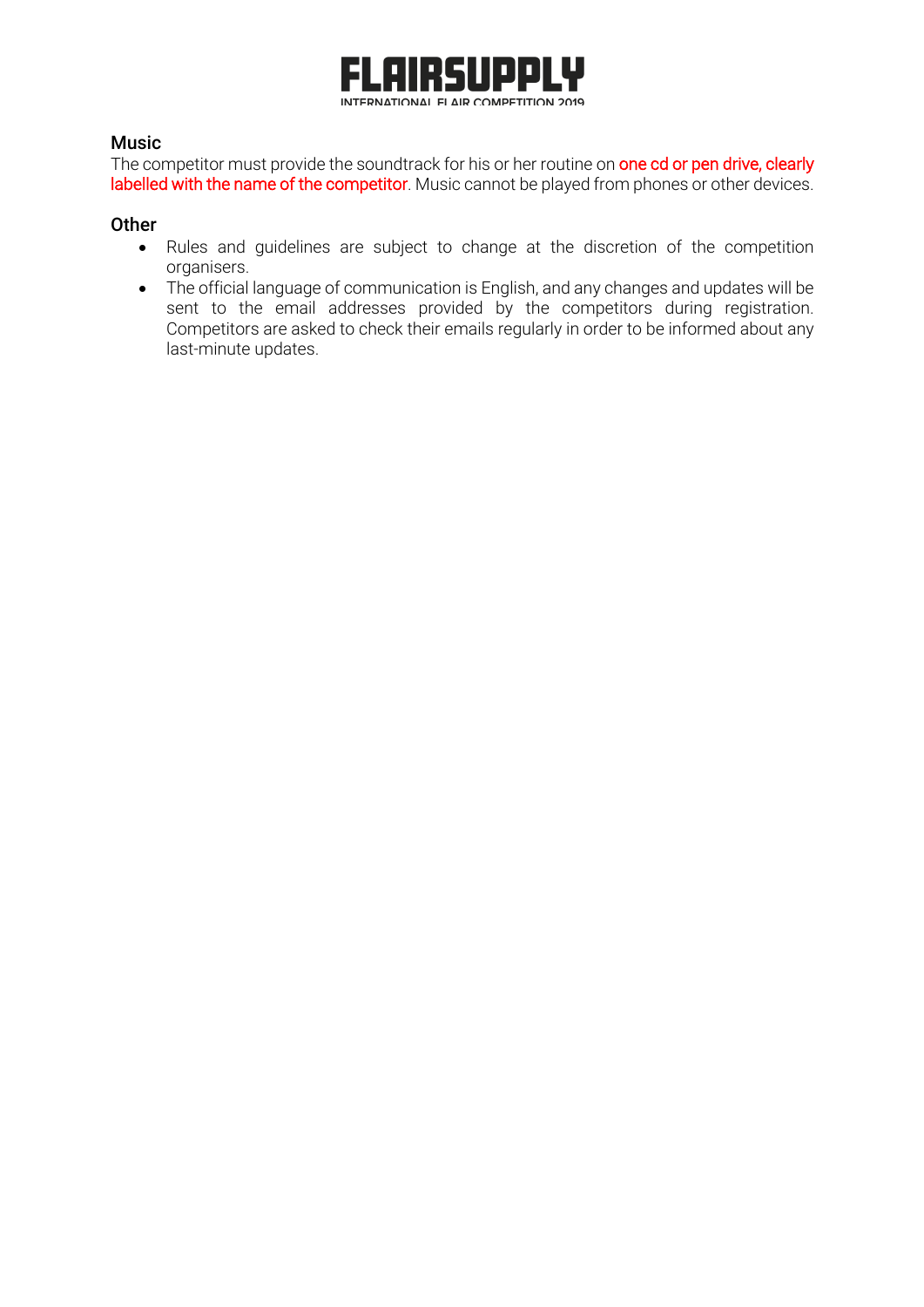

## Flairsupply 2019 - Scoring System provided by Flaircomp.com

#### Flair and Entertainment Scores: 300

#### Originality: 0-60

This is what flair bartending is all about. Showcase your original moves, ideas and shows whilst making amazing drinks. Show us how you move, and what's your interpretation of flair.

#### Difficulty: 0-60

We are looking for big (but also clean) moves here. Show everything you've got in terms of stageready combinations, sequences that work in front of an audience. Be smart, but don't play it safe.

The following categories are intended to push you competitors in the direction of doing audience-friendly routines, to prepare for doing high-end events, where you're the stars of the show, and you'll get to use your talent to entertain. In the end, this will allow you to make a good income that will give you the freedom to practice even more.

#### Smoothness, Execution: 0- 50

Bring a routine where you're in control. Go for clean moves with proper flow and timing. Again, be stage-ready, don't bring moves that you're not confident with. Both the audience and the judges will pick up on that.

#### Music interaction, choreography: 0-50

Music can be an important factor in your performance. You can set the right atmosphere with the right tune and build support from the audience, so make sure you play this card well.

Moreover, pay attention to use the music you chose. Work with it, let your moves be guided by the rhythm, picture it as a dance routine. It's as simple as this: Fast music, fast flair. Slow music, slow flair. Make sure your moves take you towards the final goal, which is creating a great drink. Use your tools with purpose: For example, doing a 4 tin 2 bottle move, and then just using one bottle for a simple pour makes the whole sequence kind of pointless.

#### Showmanship, entertainment: 0-50

We are here to entertain, so let the world see your personality! You have to be able to reach the crowd from behind your bar, so make sure you find time to engage with them. You don't have to talk (though you're welcome to do so) but let them know that you are here for them. Be creative, use props and show elements (fire is not allowed, though) to sell yourself and your performance!

#### Bartending skills: 0-30

At the end of the day, we are making drinks. You're performing with the biggest names in the world, and that means you have to focus on even the smallest parts of the drink experience. Make sure you master the professional bartending moves, like pours (from bottles, shakers, store'n pours), shaking, stirring, using ice, etc. just like you would in a luxury bar or at a VIP event.

A flashy spoon spin won't do you any good if you spill the drink all over the bar top. So first and foremost, be a bartender.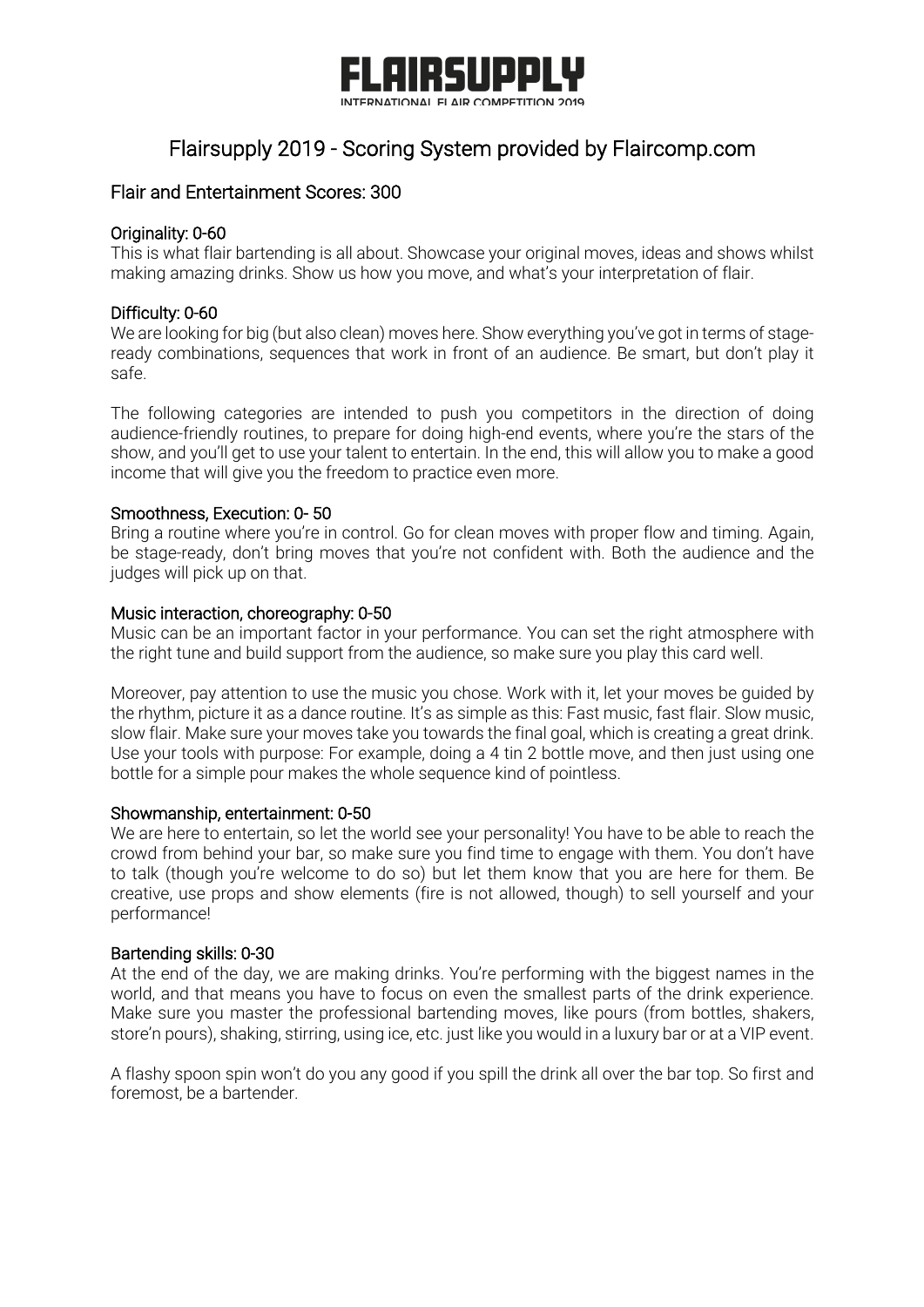

#### Cocktail Score: 0-50

#### Appearance/Presentation - 20

The chosen glassware and general visual appearance of a cocktail including its garnish will affect its appeal and points are awarded accordingly.

#### Aroma - 10

The intensity and variety of flavours of the cocktail should be appealing and entice the person enjoying the drink.

#### Taste - 20

A perfectly balanced cocktail is divine. Is the drink too sour, too sweet or is it superbly balanced? How long is the aftertaste? Can you feel all the ingredients and how well do the different tastes play with each other?

#### Deduction points

As in real life, making mistakes comes with a price. But the good news is, that you're the one in control. Using clean and stage-ready moves is your way to avoid spills and drops and to win over the crowds.

We're bartenders, and drink-making is the highest priority, so missing a drink is just not an option. Show respect to the companies who support flair competitions and focus on the sponsor requirements.

Spill: -1 Drop: -2 Break: -10 Miscellaneous: -3 Missing drink: -40 Sponsor: -40

That's all folks! Wishing you a successful preparation and productive practice sessions. Be smart, prepare your routine based on the rules.

See you on stage, in Rome!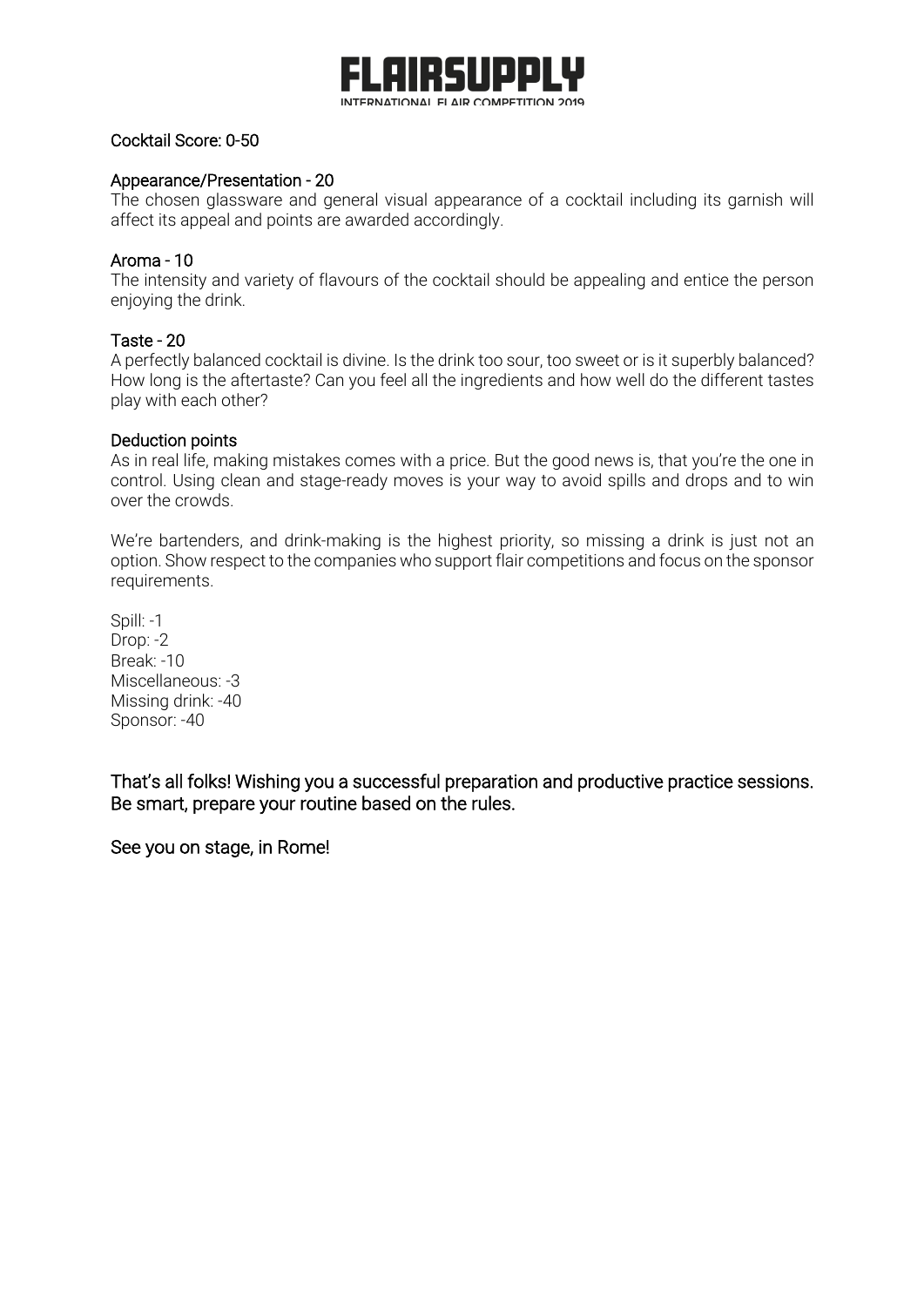#### $\frac{1}{2}$  $\blacksquare$  $\blacksquare$ ΙΝΤΕRΝΔΤΙΟΝΔΙ ΕΙ ΔΙΡ COMPETITION 2019 **Sponsor products - List**

#### Mixer - Concentrated Fruit Purees

#### Red Fruits Summer Fruits Italian

**Strawberry** Raspberry **Cranberry** Forest Fruits Cherry Blueberry **Blackberry** 

## Peach

Watermelon Melon

Kiwi Green Apple Mandarin Bergamot Bold Orange

Tropical Oriental New **Tropical** Papaya Lime Mango Coconut Banana Maracuja Passion Fruit Pineapple

Lychee Dragon Fusion Yuzu

Apricot Guava Williams Pear



#### Mixer - Mixology syrups

Hierba Buena Peppermint Raspberry Pink Grapefruit Pomegranate **Strawberry** Blue Curacao Ginger Hot Spicy Cucumber Lemongrass Matcha Green Tea Almond Elderflower Rum Spiced Elderflower & Elderberry

More information: http://www.mixersrl.it